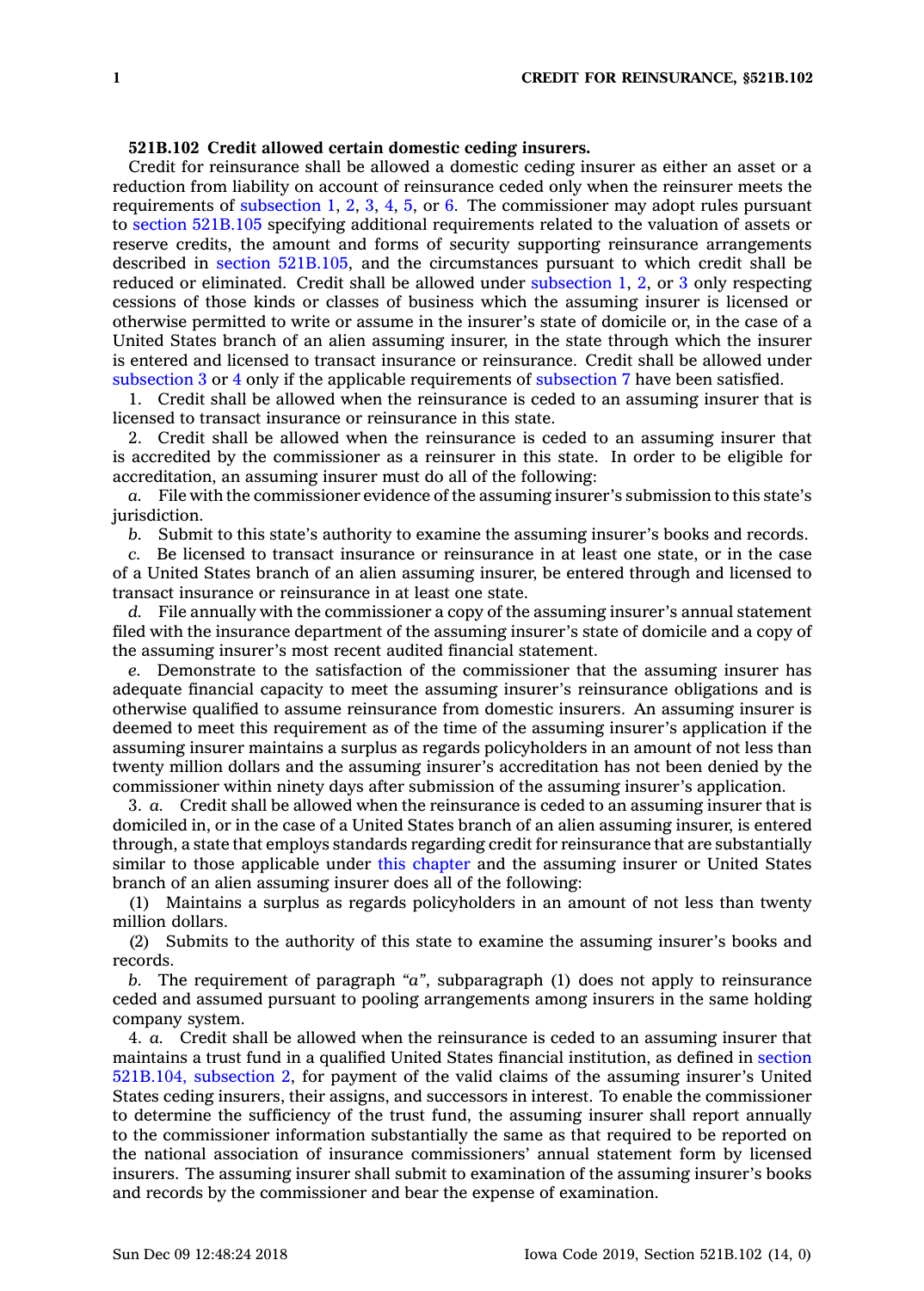## **§521B.102, CREDIT FOR REINSURANCE 2**

*b.* Credit for reinsurance shall not be granted under this [subsection](https://www.legis.iowa.gov/docs/code/521B.102.pdf) unless all of the following conditions are satisfied:

(1) The form of the trust and any amendments to the trust have been approved by either of the following:

(a) The commissioner of the state where the trust is domiciled.

(b) The commissioner of another state who, pursuant to the terms of the trust instrument, has accepted principal regulatory oversight of the trust.

(2) The form of the trust and any trust amendments are filed with the commissioner of every state in which the ceding insurer's beneficiaries of the trust are domiciled. The trust instrument shall provide that contested claims are valid and enforceable upon the final order of any court of competent jurisdiction in the United States. The trust shall vest legal title to the trust's assets in its trustees for the benefit of the assuming insurer's United States ceding insurers, their assigns, and successors in interest. The trust and the assuming insurer shall be subject to examination as determined by the commissioner.

(3) The trust remains in effect for as long as the assuming insurer has outstanding obligations due under the reinsurance agreements subject to the trust. No later than February 28 of each year, the trustee of the trust shall report to the commissioner in writing the balance of the trust and list the trust's investments at the preceding year-end, and shall certify the date of termination of the trust, if so planned, or certify that the trust will not expire prior to the following December 31.

*c.* The following requirements apply to the following categories of assuming insurer:

(1) The trust fund for <sup>a</sup> single assuming insurer shall consist of funds in trust in an amount not less than the assuming insurer's liabilities attributable to reinsurance ceded by United States ceding insurers, and in addition, the assuming insurer shall maintain <sup>a</sup> trusteed surplus of not less than twenty million dollars, except as provided in subparagraph (2).

(2) At any time after an assuming insurer has permanently discontinued underwriting new business secured by the trust for at least three full years, the commissioner with principal regulatory oversight of the trust may authorize <sup>a</sup> reduction in the required trusteed surplus, but only after <sup>a</sup> finding, based on an assessment of the risk, that the new required trusteed surplus level is adequate for the protection of United States ceding insurers, policyholders, and claimants in light of reasonably foreseeable adverse loss development. The risk assessment may involve an actuarial review, including an independent analysis of reserves and cash flows, and shall consider all material risk factors, including, when applicable, the lines of business involved, the stability of the incurred loss estimates, and the effect of the surplus requirements on the assuming insurer's liquidity or solvency. The minimum required trusteed surplus shall not be reduced to an amount less than thirty percent of the assuming insurer's liabilities attributable to reinsurance ceded by United States ceding insurers covered by the trust.

(3) In the case of <sup>a</sup> group including incorporated and individual unincorporated underwriters, all of the following requirements are met:

(a) For reinsurance ceded under reinsurance agreements with an inception, amendment, or renewal date on or after January 1, 1993, the trust shall consist of <sup>a</sup> trusteed account in an amount not less than the respective underwriters' several liabilities attributable to business ceded by United States domiciled ceding insurers to any underwriter of the group.

(b) For reinsurance ceded under reinsurance agreements with an inception date on or before December 31, 1992, and not amended or renewed after that date, notwithstanding the other provisions of this [chapter](https://www.legis.iowa.gov/docs/code//521B.pdf), the trust shall consist of <sup>a</sup> trusteed account in an amount not less than the respective underwriters' several insurance and reinsurance liabilities attributable to business written in the United States.

(c) In addition to the trusts described in subparagraph divisions (a) and (b), the group shall maintain in trust <sup>a</sup> trusteed surplus of which one hundred million dollars shall be held jointly for the benefit of the United States domiciled ceding insurers of any member of the group for all years of account.

(d) The incorporated members of the group shall not be engaged in any business other than underwriting as <sup>a</sup> member of the group and shall be subject to the same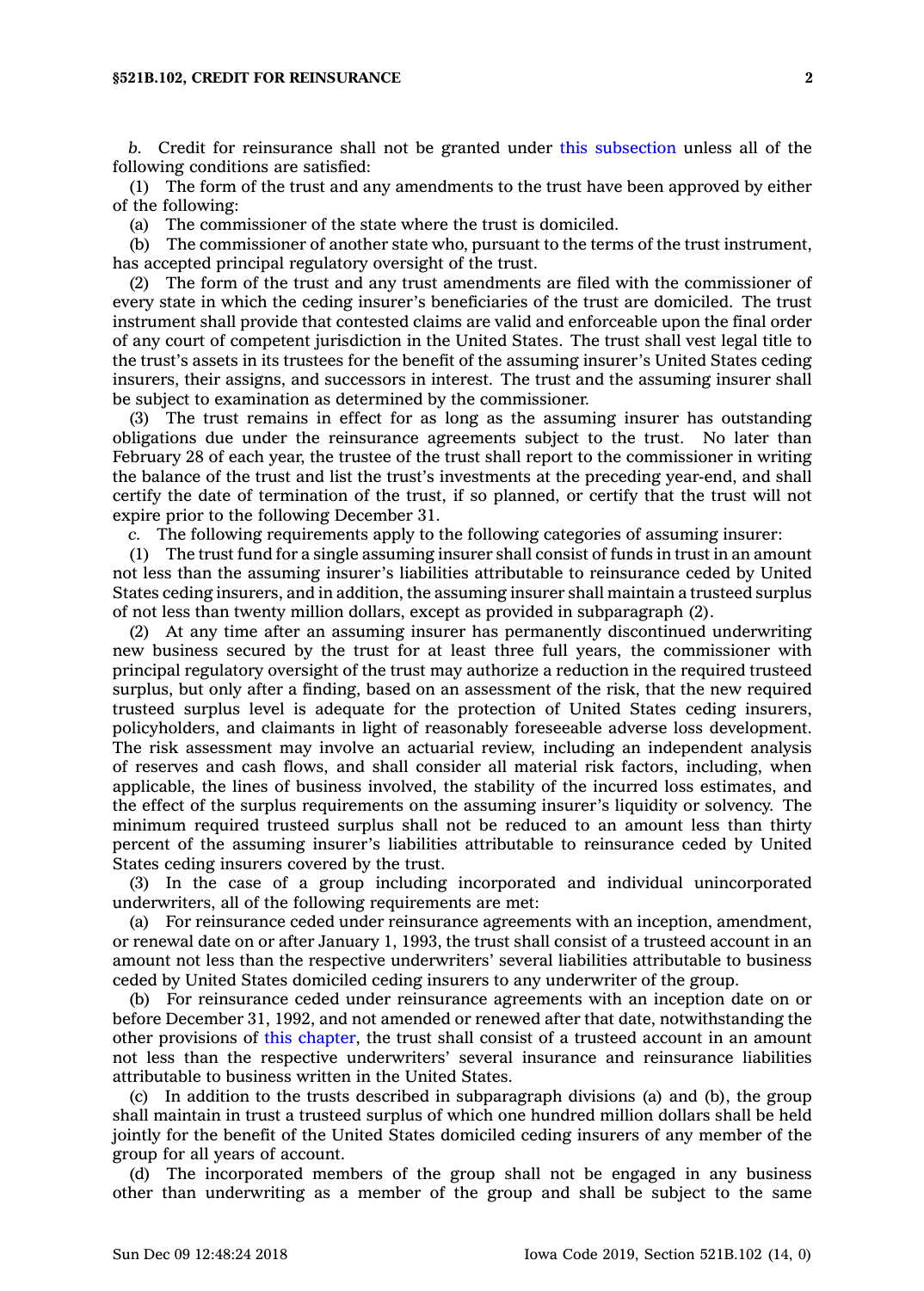level of regulation and solvency control by the group's domiciliary regulator as are the unincorporated members of the group.

(e) Within ninety days after its financial statements are due to be filed with the group's domiciliary regulator, the group shall provide to the commissioner an annual certification by the group's domiciliary regulator of the solvency of each underwriter member, or if <sup>a</sup> certification is unavailable, financial statements, prepared by independent public accountants, of each underwriter member of the group.

(4) In the case of <sup>a</sup> group of incorporated underwriters under common administration, the group shall meet all of the following requirements:

(a) Have continuously transacted an insurance business outside the United States for at least three years immediately prior to making application for accreditation.

(b) Maintain aggregate policyholders' surplus of at least ten billion dollars.

(c) Maintain <sup>a</sup> trust fund in an amount not less than the group's several liabilities attributable to business ceded by United States domiciled ceding insurers to any member of the group pursuant to reinsurance contracts issued in the name of the group.

(d) In addition, maintain <sup>a</sup> joint trusteed surplus of which one hundred million dollars shall be held jointly for the benefit of United States domiciled ceding insurers of any member of the group as additional security for these liabilities.

(e) Within ninety days after the group's financial statements are due to be filed with the group's domiciliary regulator, make available to the commissioner an annual certification of each underwriter member's solvency by the member's domiciliary regulator and financial statements of each underwriter member of the group prepared by the group's independent public accountant.

5. Credit shall be allowed when the reinsurance is ceded to an assuming insurer that has been certified by the commissioner as <sup>a</sup> reinsurer in this state and the assuming reinsurer secures its obligations in accordance with the following requirements:

*a.* In order to be eligible for certification, the assuming insurer shall meet all of the following requirements:

(1) The assuming insurer shall be domiciled and licensed to transact insurance or reinsurance in <sup>a</sup> qualified jurisdiction, as determined by the commissioner pursuant to paragraph *"c"*.

(2) The assuming insurer shall maintain minimum capital and surplus, or its equivalent, in an amount to be determined by the commissioner pursuant to rule.

(3) The assuming insurer shall maintain financial strength ratings from two or more rating agencies deemed acceptable by the commissioner pursuant to rule.

(4) The assuming insurer shall agree to submit to the jurisdiction of this state, appoint the commissioner as the assuming insurer's agent for service of process in this state, and agree to provide security for one hundred percent of the assuming insurer's liabilities attributable to reinsurance ceded by United States ceding insurers, if the assuming insurer resists enforcement of <sup>a</sup> final United States judgment.

(5) The assuming insurer shall agree to meet applicable information filing requirements as determined by the commissioner, both with respect to an initial application for certification and on an ongoing basis.

(6) The assuming insurer shall satisfy any other requirements for certification deemed relevant by the commissioner.

*b.* An association including incorporated and individual unincorporated underwriters may be <sup>a</sup> certified reinsurer. In order to be eligible for certification, the association shall satisfy the requirements of paragraph *"a"* and in addition satisfy all of the following requirements:

(1) The association shall satisfy the association's minimum capital and surplus requirements through the capital and surplus equivalents, net of liabilities, of the association and its members, which shall include <sup>a</sup> joint central fund that may be applied to any unsatisfied obligation of the association or any of its members, in an amount determined by the commissioner to provide adequate protection.

(2) The incorporated members of the association shall not be engaged in any business other than underwriting as <sup>a</sup> member of the association and shall be subject to the same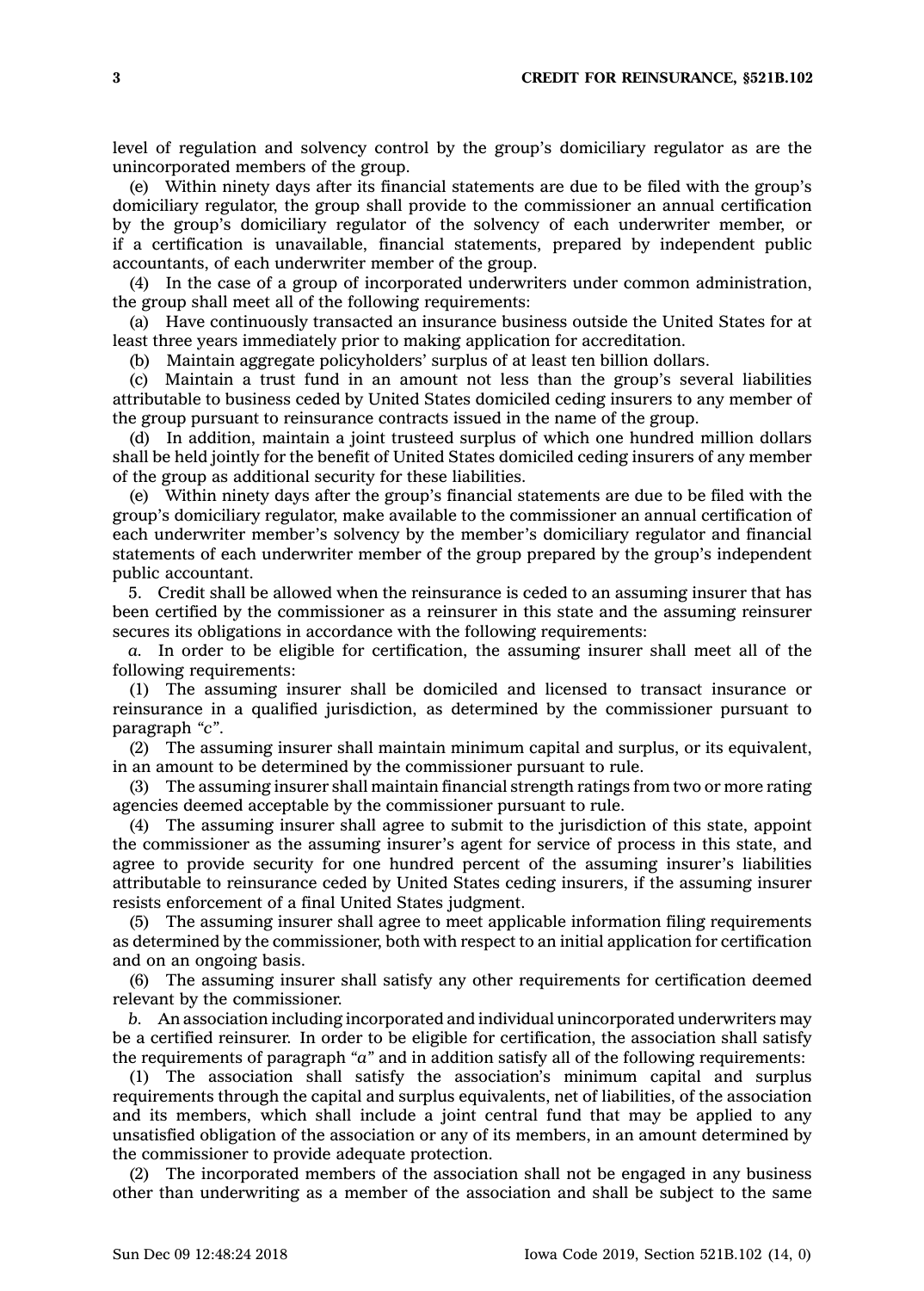level of regulation and solvency control by the association's domiciliary regulator as are the unincorporated members of the association.

(3) Within ninety days after the association's financial statements are due to be filed with the association's domiciliary regulator, the association shall provide to the commissioner an annual certification by the association's domiciliary regulator, of the solvency of each underwriter member, or if <sup>a</sup> certification is unavailable, financial statements, prepared by an independent public accountant, of each underwriter member of the association.

*c.* The commissioner shall create and publish <sup>a</sup> list of qualified jurisdictions under which an assuming insurer licensed and domiciled in such jurisdiction is eligible to be considered for certification by the commissioner as <sup>a</sup> certified reinsurer.

(1) In order to determine whether the domiciliary jurisdiction of <sup>a</sup> non-United States insurer is eligible to be recognized as <sup>a</sup> qualified jurisdiction, the commissioner shall evaluate the appropriateness and effectiveness of the reinsurance supervisory system of the jurisdiction, both initially and on an ongoing basis, and consider the rights, benefits, and the extent of reciprocal recognition afforded by the non-United States jurisdiction to reinsurers licensed and domiciled in the United States. In order to be recognized as <sup>a</sup> qualified jurisdiction, <sup>a</sup> jurisdiction must agree to share information and to cooperate with the commissioner with respect to all certified reinsurers domiciled within that jurisdiction. A jurisdiction shall not be recognized as <sup>a</sup> qualified jurisdiction if the commissioner has determined that the jurisdiction does not adequately and promptly enforce final United States judgments and arbitration awards. Additional factors may be considered in the discretion of the commissioner.

(2) A list of qualified jurisdictions shall be published through the national association of insurance commissioners' committee process. The commissioner shall consider this list in determining qualified jurisdictions. If the commissioner recognizes <sup>a</sup> jurisdiction as qualified that does not appear on the list of qualified jurisdictions, the commissioner shall provide thoroughly documented justification for the recognition in accordance with criteria to be developed by rule.

(3) United States jurisdictions that meet the requirements for accreditation under the national association of insurance commissioners' financial standards and accreditation program shall be recognized as qualified jurisdictions.

(4) If <sup>a</sup> certified reinsurer's domiciliary jurisdiction ceases to be <sup>a</sup> qualified jurisdiction, the commissioner may, in the commissioner's discretion, suspend the reinsurer's certification indefinitely, in lieu of revocation.

*d.* The commissioner shall assign <sup>a</sup> rating to each certified reinsurer, giving due consideration to the financial strength ratings that have been assigned by rating agencies deemed acceptable to the commissioner pursuant to rule. The commissioner shall publish <sup>a</sup> list of all certified reinsurers and their ratings.

*e.* A certified reinsurer shall secure obligations assumed from United States ceding insurers under this [subsection](https://www.legis.iowa.gov/docs/code/521B.102.pdf) at <sup>a</sup> level consistent with the certified reinsurer's rating, as specified in rules adopted by the commissioner.

(1) In order for <sup>a</sup> domestic ceding insurer to qualify for full financial statement credit for reinsurance ceded to <sup>a</sup> certified reinsurer, the certified reinsurer shall maintain security in <sup>a</sup> form acceptable to the commissioner and consistent with the provisions of section [521B.103](https://www.legis.iowa.gov/docs/code/521B.103.pdf), or in <sup>a</sup> multibeneficiary trust in accordance with [subsection](https://www.legis.iowa.gov/docs/code/521B.102.pdf) 4, except as otherwise provided in this [subsection](https://www.legis.iowa.gov/docs/code/521B.102.pdf).

(2) If <sup>a</sup> certified reinsurer maintains <sup>a</sup> trust to fully secure its obligations subject to [subsection](https://www.legis.iowa.gov/docs/code/521B.102.pdf) 4, and chooses to secure its obligations incurred as <sup>a</sup> certified reinsurer in the form of <sup>a</sup> multibeneficiary trust, the certified reinsurer shall maintain separate trust accounts for its obligations incurred under reinsurance agreements issued or renewed as <sup>a</sup> certified reinsurer with reduced security as permitted by this [subsection](https://www.legis.iowa.gov/docs/code/521B.102.pdf) or comparable laws of other United States jurisdictions and for its obligations subject to [subsection](https://www.legis.iowa.gov/docs/code/521B.102.pdf) 4. It shall be <sup>a</sup> condition to the grant of certification under this [subsection](https://www.legis.iowa.gov/docs/code/521B.102.pdf) that the certified reinsurer shall bind itself, by the language of the trust and by agreement with the commissioner which has principal regulatory oversight of each such trust account, to fund, upon termination of any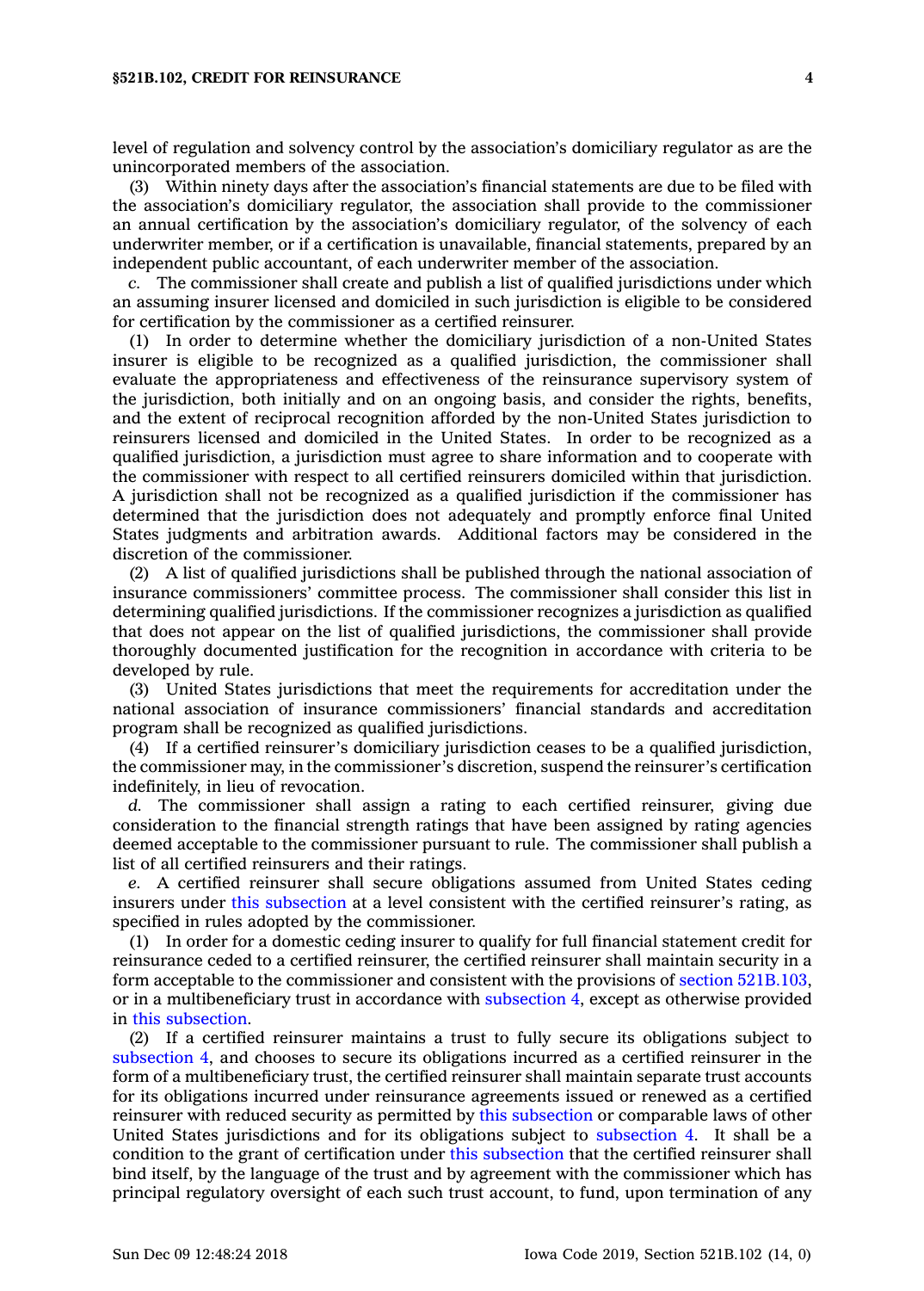such trust account, any deficiency of any other trust account out of the remaining surplus of the terminated trust account.

(3) The minimum trusteed surplus requirements provided in [subsection](https://www.legis.iowa.gov/docs/code/521B.102.pdf) 4 are not applicable with respect to <sup>a</sup> multibeneficiary trust maintained by <sup>a</sup> certified reinsurer for the purpose of securing obligations under this [subsection](https://www.legis.iowa.gov/docs/code/521B.102.pdf), except that such <sup>a</sup> multibeneficiary trust shall maintain <sup>a</sup> minimum trusteed surplus of ten million dollars.

(4) With respect to obligations incurred by <sup>a</sup> certified reinsurer under this [subsection](https://www.legis.iowa.gov/docs/code/521B.102.pdf), if the security is insufficient, the commissioner shall reduce the allowable credit by an amount proportionate to the deficiency, and the commissioner has the discretion to impose further reductions in allowable credit upon finding that there is <sup>a</sup> material risk that the certified reinsurer's obligations will not be paid in full when due.

(5) For purposes of this [subsection](https://www.legis.iowa.gov/docs/code/521B.102.pdf), <sup>a</sup> certified reinsurer whose certification has been terminated for any reason shall be treated as <sup>a</sup> certified reinsurer required to secure all of its obligations.

(a) As used in this [subsection](https://www.legis.iowa.gov/docs/code/521B.102.pdf), the term *"terminated"* includes revocation, suspension, voluntary surrender, and inactive status.

(b) If the commissioner continues to assign <sup>a</sup> higher rating to <sup>a</sup> certified reinsurer as permitted by other provisions of this [subsection](https://www.legis.iowa.gov/docs/code/521B.102.pdf), this requirement does not apply to <sup>a</sup> certified reinsurer in inactive status or to <sup>a</sup> reinsurer whose certification has been suspended.

*f.* If an assuming insurer applying for certification as <sup>a</sup> reinsurer in this state has been certified as <sup>a</sup> reinsurer in another jurisdiction accredited by the national association of insurance commissioners, the commissioner has the discretion to defer to that jurisdiction's certification, and has the discretion to defer to the rating assigned by that jurisdiction, and the assuming insurer shall be considered to be <sup>a</sup> certified reinsurer in this state.

*g.* A certified reinsurer that ceases to assume new business in this state may request to maintain the reinsurer's certification in inactive status in order to qualify for <sup>a</sup> reduction in the amount of security required for the reinsurer's in-force business. An inactive certified reinsurer shall continue to comply with all applicable requirements of this [subsection](https://www.legis.iowa.gov/docs/code/521B.102.pdf), and the commissioner shall assign the reinsurer <sup>a</sup> rating that takes into account, if relevant, the reasons why the reinsurer is not assuming new business.

6. Credit shall be allowed when reinsurance is ceded to an assuming insurer that does not meet the requirements of [subsection](https://www.legis.iowa.gov/docs/code/521B.102.pdf) 1, [2](https://www.legis.iowa.gov/docs/code/521B.102.pdf), [3](https://www.legis.iowa.gov/docs/code/521B.102.pdf), [4](https://www.legis.iowa.gov/docs/code/521B.102.pdf), or [5](https://www.legis.iowa.gov/docs/code/521B.102.pdf), but only as to the insurance of risks located in jurisdictions where the reinsurance is required by applicable law or regulation of that jurisdiction.

7. *a.* If the assuming insurer is not licensed, accredited, or certified to transact insurance or reinsurance in this state, the credit permitted by [subsections](https://www.legis.iowa.gov/docs/code/521B.102.pdf) 3 and 4 shall not be allowed unless the assuming insurer agrees in the reinsurance agreements to do all of the following:

(1) In the event of the failure of the assuming insurer to perform its obligations under the terms of the reinsurance agreement, the assuming insurer, at the request of the ceding insurer, will submit to the jurisdiction of any court of competent jurisdiction in any state of the United States, will comply with all requirements necessary to give the court jurisdiction, and will abide by the final decision of the court or of any appellate court in the event of any appeal, concerning such failure.

(2) The assuming insurer will designate the commissioner or <sup>a</sup> designated attorney as its true and lawful attorney to receive lawful process in any action, suit, or proceeding instituted by or on behalf of the ceding insurer.

*b.* This [subsection](https://www.legis.iowa.gov/docs/code/521B.102.pdf) is not intended to conflict with or override the obligation of the parties to <sup>a</sup> reinsurance agreement to arbitrate their disputes if the obligation to arbitrate is created in the agreement.

8. If the assuming insurer does not meet the requirements of [subsection](https://www.legis.iowa.gov/docs/code/521B.102.pdf) 1, [2](https://www.legis.iowa.gov/docs/code/521B.102.pdf), or [3](https://www.legis.iowa.gov/docs/code/521B.102.pdf), the credit permitted by [subsection](https://www.legis.iowa.gov/docs/code/521B.102.pdf) 4 or [5](https://www.legis.iowa.gov/docs/code/521B.102.pdf) shall not be allowed unless the assuming insurer agrees in <sup>a</sup> trust agreement to satisfy the following conditions:

*a.* Notwithstanding any other provisions contained in the trust instrument, if the trust fund is inadequate because the trust fund contains an amount less than the amount required by [subsection](https://www.legis.iowa.gov/docs/code/521B.102.pdf) 4, paragraph *"c"*, or if the grantor of the trust has been declared insolvent or has been placed into receivership, rehabilitation, liquidation, or similar proceedings under